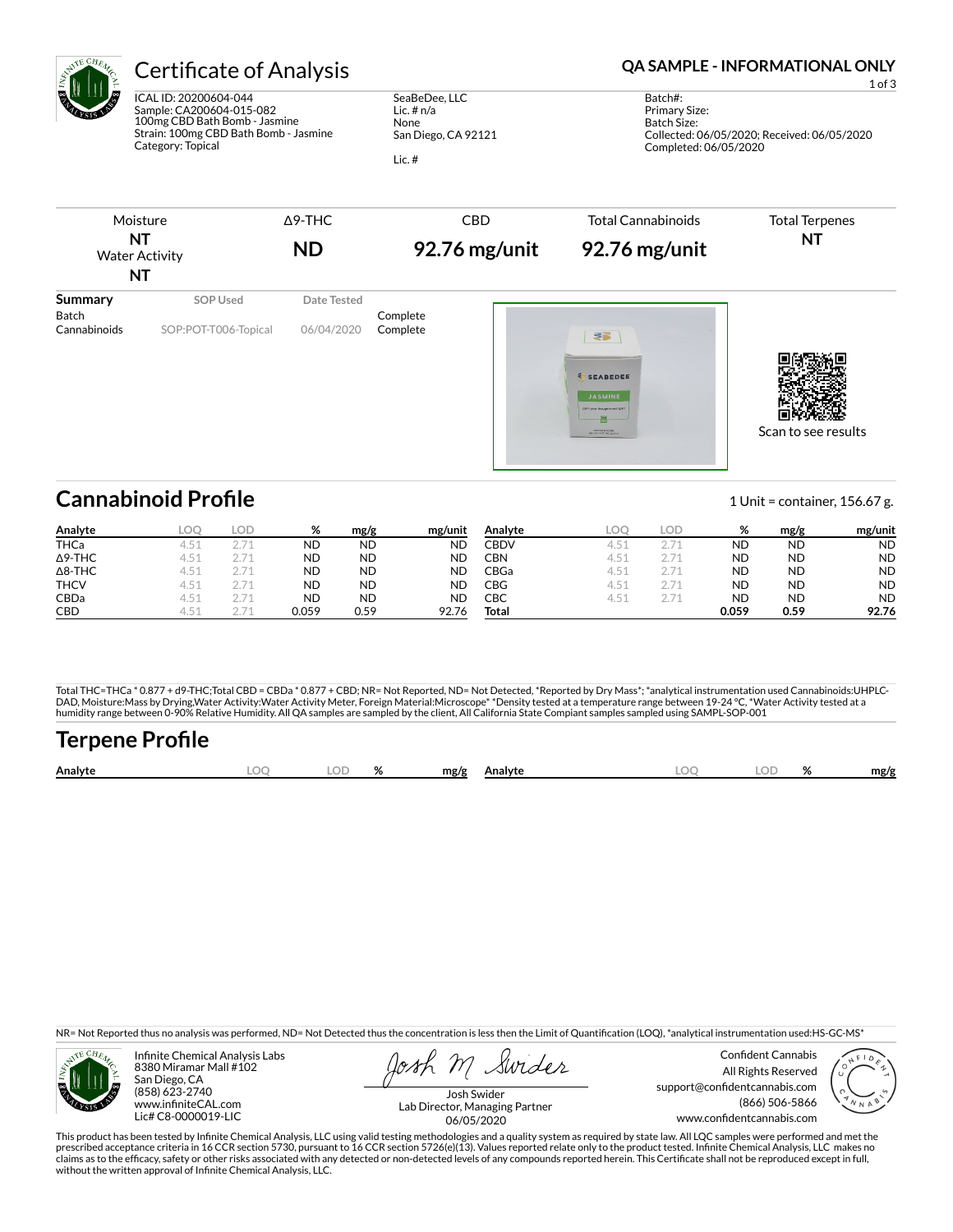ICAL ID: 20200604-044 Sample: CA200604-015-082 100mg CBD Bath Bomb - Jasmine Strain: 100mg CBD Bath Bomb - Jasmine Category: Topical

SeaBeDee, LLC Lic. # n/a None San Diego, CA 92121

Lic. #

### Certificate of Analysis **Certificate of Analysis QA SAMPLE - INFORMATIONAL ONLY**

2 of 3

Batch#: Primary Size: Batch Size: Collected: 06/05/2020; Received: 06/05/2020 Completed: 06/05/2020

#### **Residual Solvent Analysis**

| Category 1 | LOC. | $\sim$<br>LO L' | Limit | <b>Status</b> | Category | LOO | .OF | Limit. | Status | Category 2 | $\Omega$ | LOD. | ∟imit | <b>Status</b> |
|------------|------|-----------------|-------|---------------|----------|-----|-----|--------|--------|------------|----------|------|-------|---------------|
|            |      |                 |       |               |          |     |     |        |        |            |          |      |       |               |

NR= Not Reported thus no analysis was performed, ND= Not Detected thus the concentration is less then the Limit of Quantification (LOQ),\*analytical instrumentation used=HS-GC-MS\*

### **Heavy Metal Screening**

| $\sim$<br>$-$<br>λC<br>$-$<br>$\sim$ | $\cap$<br>$-$<br>$\overline{\phantom{a}}$ | Limit | status |
|--------------------------------------|-------------------------------------------|-------|--------|
|                                      |                                           |       |        |

NR= Not Reported thus no analysis was performed, ND= Not Detected thus the concentration is less then the Limit of Quantification (LOQ), \*analytical instrumentation used:ICP-MS\*

### **Microbiological Screening**

ND=Not Detected; \*analytical instrumentation used:qPCR\*



Infinite Chemical Analysis Labs 8380 Miramar Mall #102 San Diego, CA (858) 623-2740 www.infiniteCAL.com Lic# C8-0000019-LIC

Josh M Swider

Confident Cannabis All Rights Reserved support@confidentcannabis.com (866) 506-5866 www.confidentcannabis.com



Josh Swider Lab Director, Managing Partner 06/05/2020

This product has been tested by Infinite Chemical Analysis, LLC using valid testing methodologies and a quality system as required by state law. All LQC samples were performed and met the prescribed acceptance criteria in 16 CCR section 5730, pursuant to 16 CCR section 5726(e)(13). Values reported relate only to the product tested. Infinite Chemical Analysis, LLC makes no<br>claims as to the efficacy, safety o without the written approval of Infinite Chemical Analysis, LLC.